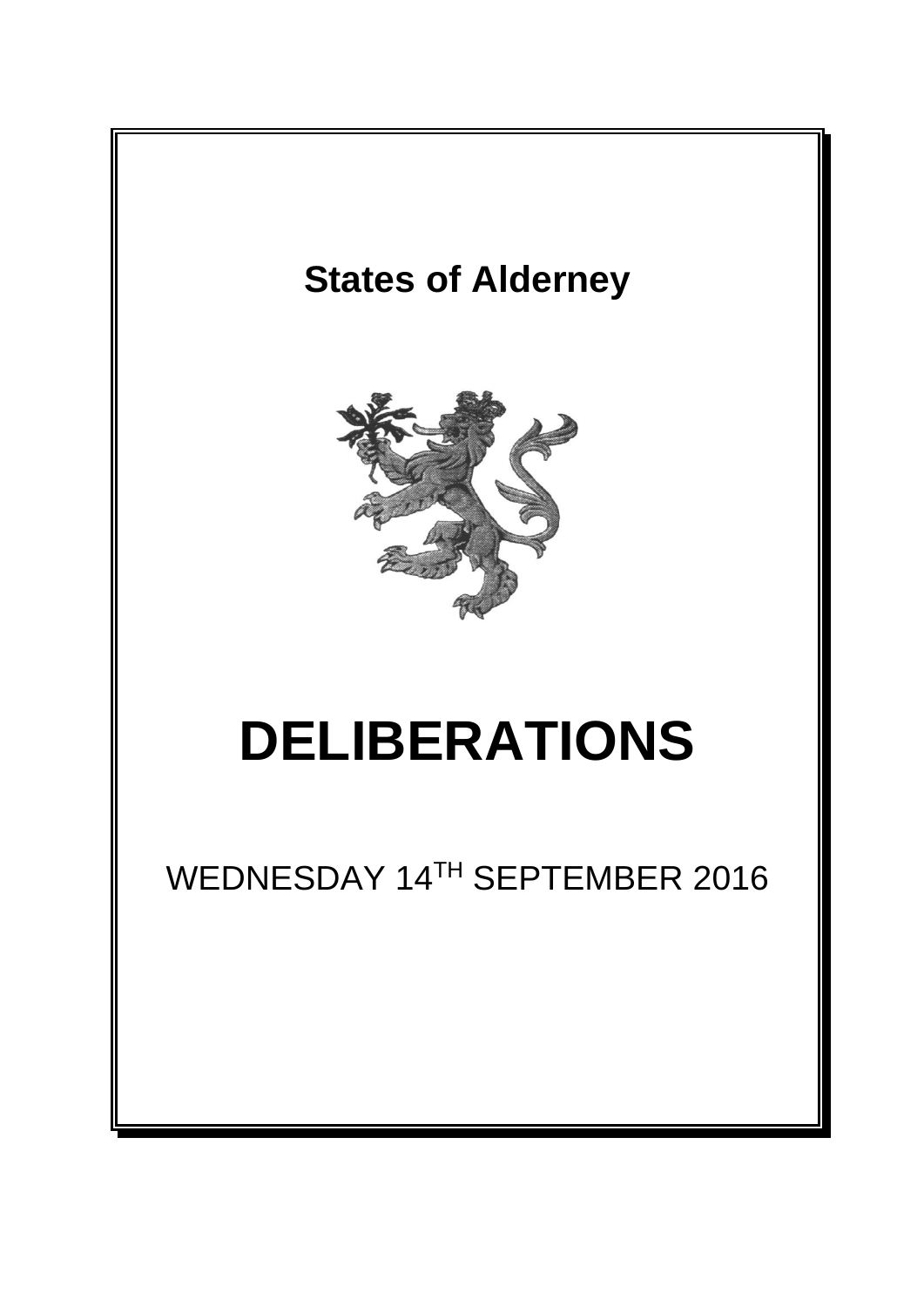# **STATES OF ALDERNEY**

# **DELIBERATIONS FOR THE MEETING**

# **ON WEDNESDAY 14TH SEPTEMBER 2016 AT 17:30**

Present: Mr Stuart Trought, President Mr Ian Tugby Mr Matt Birmingham Mr Louis Jean Mr Neil Harvey Mr Francis Simonet Mr Robert McDowall Mr Steve Roberts Mrs Norma Paris Mr Graham McKinley

Colonel Colin Mason represented His Excellency The Lieutenant-Governor of the Bailiwick of Guernsey.

The President called for one minute's silence in memory of Jurat George Baron OBE, past President, who died on 23rd July 2016.

# **Item l Chief Pleas**

The following members of the public made their pleas to The States of Alderney:-

- **1. Mr William Tate**
- **2. Mr Nigel Dupont**
- **3. Mr Mike Dean**
- **4. Mrs Geraldine Whittaker**

#### **Item II The Interpretation and Standard Provisions (Bailiwick of Guernsey) Law, 2016**

#### **The following Amendment was received from Mr McDowall, Chairman of the Policy & Finance Committee:-**

**"**I have read the recent letter from the Bailiff of Guernsey about the Interpretation and Standard Provisions Law. I am very disappointed in the presentation of Interpretation and Standards Provisions (Bailiwick of Guernsey) Law 2016 as a mere routine tidying up and standardisation exercise. It has important and constraining impact on the interpretation on existing legislation and future legislation which may enacted by the States of Alderney.

I propose the following amendment to Billet Item 2: "that the Interpretation and Standard Provisions (Bailiwick of Guernsey) Law 2016 is referred to the States of Alderney Policy and Finance Committee to assess the impact on current legislation and the constraints it may impose of future legislation."

*Amendment Proposed by Mr McDowall, seconded by Mr Simonet Approved unanimously*